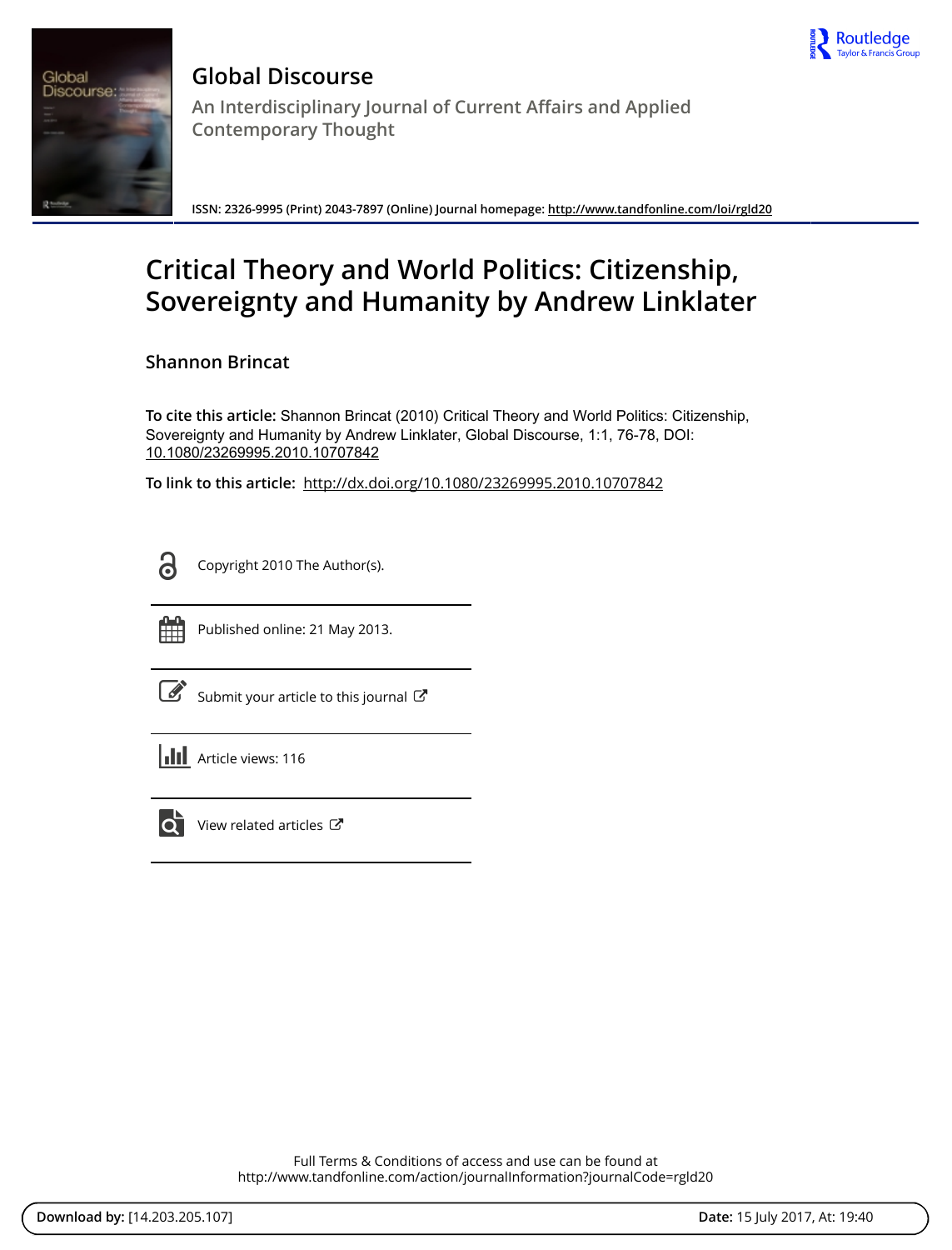

## **Critical Theory and World Politics: Citizenship, Sovereignty and Humanity by Andrew Linklater**

*Review by Shannon Brincat[1](#page-1-0)*

This book is a compendium of Andrew Linklater's most significant papers written between 1982 and 2007. The volume is arranged into distinct themes, the problems of community, citizenship and harm respectively. Each division is representative of the three key areas that have continued to animate Linklater's thought on world politics throughout the last three decades. As such, the volume captures well the theoretical development of one of the most important theorists in IR whose work is marked by its incredible consistency of focus, namely, the overriding concern with expanding the boundaries of moral community in world politics. So while many of us may have read some or all of these papers before, the benefit of the volume is not only that it places them in easy reach but because the pieces were chosen by Linklater himself. The selection has been well made, with Linklater obtaining advice from a number of colleagues (Richard Devetak, Richard Shapcott and Toni Erskine in particular) on which papers to include and how to best organise them. One could interrogate the reasons behind his selectivity however, as the inclusions and exclusions of the book throw up interesting insights into the future tasks of Critical International Relations Theory (CIRT), at least, as one of its leading theorists views them. Pursuing the question of why certain influential pieces were omitted from the volume, such as "Hegel, the State and IR" (1996: 193-209) or "Dialogue, Dialectic and Emancipation in International Relations" (1994: 119-131), help reveal the intentions and concerns underlying Linklater's focus today; less with philosophical and normative concerns, and more with sociological and historical questions, or what he refers to as the "cosmopolitan approach to the sociology of states-systems" (2008d: 159).

Part I of the book looks at the nexus between moral obligations and political community, probably the most well-known aspects of Linklater's thought which stemmed from his ambitious doctoral research published as *Men and Citizens* (1982). Part II offers a survey of Linklater's thought on citizenship, particularly the notions of uncoupling citizenship from the state, and transforming the boundaries of political community to what Linklater has referred to as the post-Westphalian state. Here we see Linklater's concern with the 'good international citizen' and the basis of his dialogic community in Habermasian discourse ethics. Part III is an attempt to lay the foundation for a sociology of the state-system that analyses the dominant attitudes to harm and suffering in history and the prospects for extending community. Of interest here is that these four chapters largely foreshadow the nature of Linklater's current project; his soon to be completed magnum opus, contained in three volumes, that will focus on the principle of harm in world politics.

<span id="page-1-0"></span> $\overline{a}$ <sup>1</sup> Shannon Brincat, School of Political Science and International Studies, University of Queensland, St Lucia, Queensland, 4072, Australia. Email: s.brincat@uq.edu.au.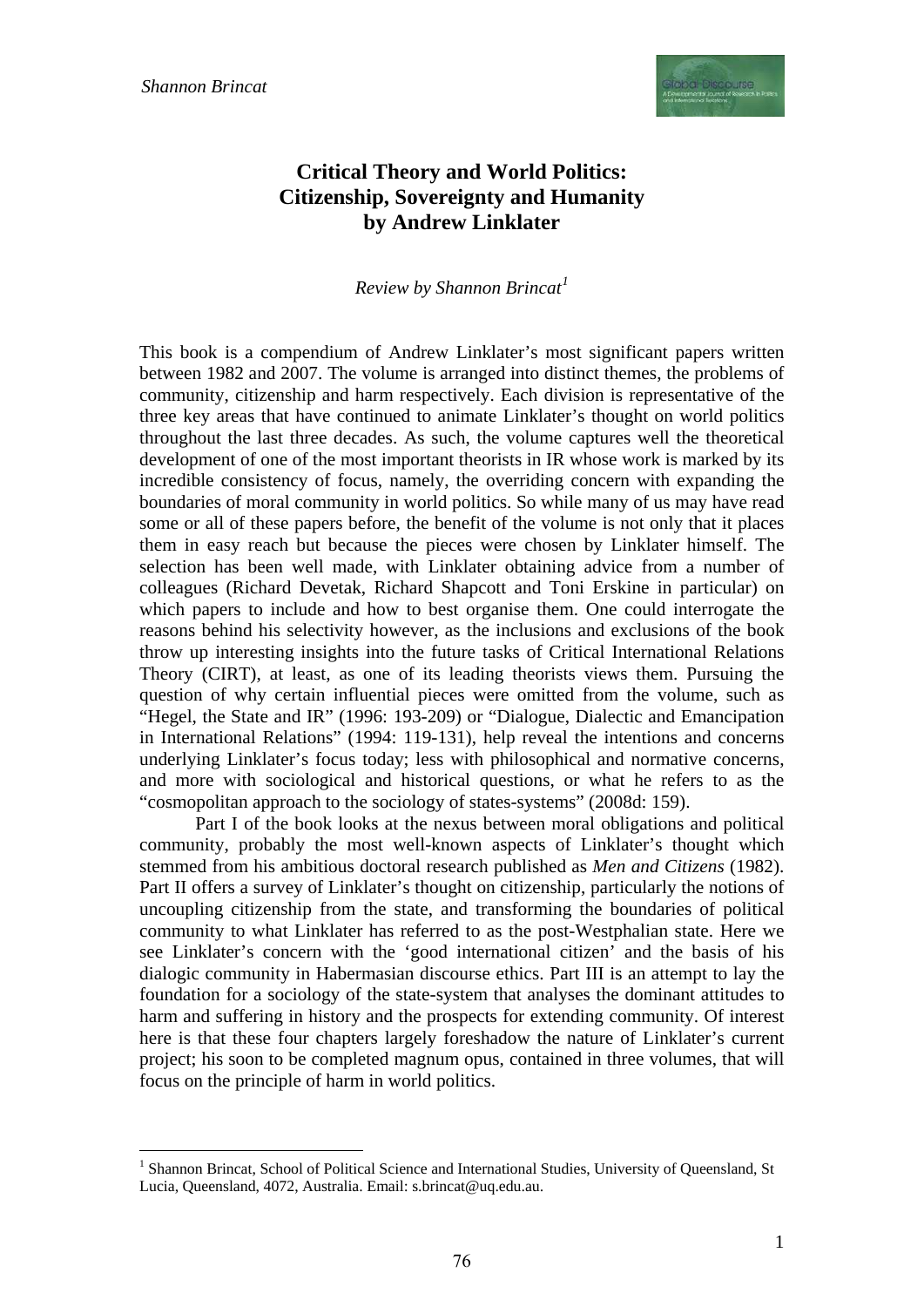### *Shannon Brincat*



Of key importance is the Introduction to *Critical Theory and World Politics*, which does not just preface the book but is in fact an excellent summation of the long trajectory of Linklater's thought; its basis is in the problem of the separation between 'men' and 'citizens', its praxeological interest in the transformation of political community and citizenship, and its current focus on the reduction of harm and 'distant suffering' in world politics. Here Linklater expresses a Kantian view that the entangled global relationships have forced communities to reflect on the moral consequences of relations with 'strangers' (2008a: 1). Due to this increased awareness, the central question of the process of globalisation seems to be how the relationships between the dimensions of interconnectedness and particularism in social and political life will develop in the future (2008a: 2). The transformation of Europe suggests to Linklater that the "time is ripe" to complete the Copernican Revolution in political thought initiated by Kant more than two centuries ago. What is necessary however are "appropriate visions" of what such a post-Westphalian state could be (2008b: 90).

Linklater claims that there have been some conceptions of post-national citizenship that envisage new forms of political community in which state powers are shared with 'higher' and 'lower' authorities and where traditional 'national' loyalties yield to both local and cosmopolitan attachments (2008a: 7). Similarly, Linklater refers to a vision of the 'supranationalisation' of citizenship through worldwide democratic structures and radical global political innovations (2008a: 8). Together these form the general foundation from which Linklater defends the idea for stronger cosmopolitan moral orientations that are coupled with radical institutional innovations (2008a: 8). This is not presented as mere idealist caprice however. Rather, it is viewed as a struggle to create a "worldwide public sphere" as a crucial means in which cosmopolitan citizenship can exist without a world state (2008c: 122). So despite his open acknowledgement of the world's weariness with "utopian experiments" and disenchantment in the belief that political action can secure universal emancipation, for Linklater it is nevertheless premature to abandon the quest to embed cosmopolitan moral ideals in the organisation of world society (2008a: 12). The key area through which Linklater hopes to establish a commitment to cosmopolitan ethics is through a practical and sociological focus on the issue of harm – and hence Linklater's sustained examination of this area in recent years.

Yet Linklater's turn towards a study of the sociology of states-systems that focuses on harm as means to ground cosmopolitan politics, is not without its limitations or detractors. Griffiths for example has suggested that there exists an ambiguity in Linklater's writings between the need to transcend the state-system and a tendency to accept the state as the "medium of change and reform" (Griffiths 1999: 142). As such, he has advocated for the recovery of Linklater's early emphasis on political theory rather than the later emphasis on the philosophy of history and sociology (Griffiths 1999: 142). However, focusing on harm, which has important philosophical *and* practical implications for world politics, may circumvent other criticisms of Linklater's ongoing project in CIRT. Some critics have asserted that a continued focus on the traditions of Habermas or Foucault by Linklater would still not bestow a philosophical foundation for mediating cases of conflict between cultures (Jackson 1992: 274). To counter this perceived limitation, one could contend that a commitment to the reduction of harm and suffering of others could provide some standard to determine the forms of conduct that ought be recognised and respected in world politics.